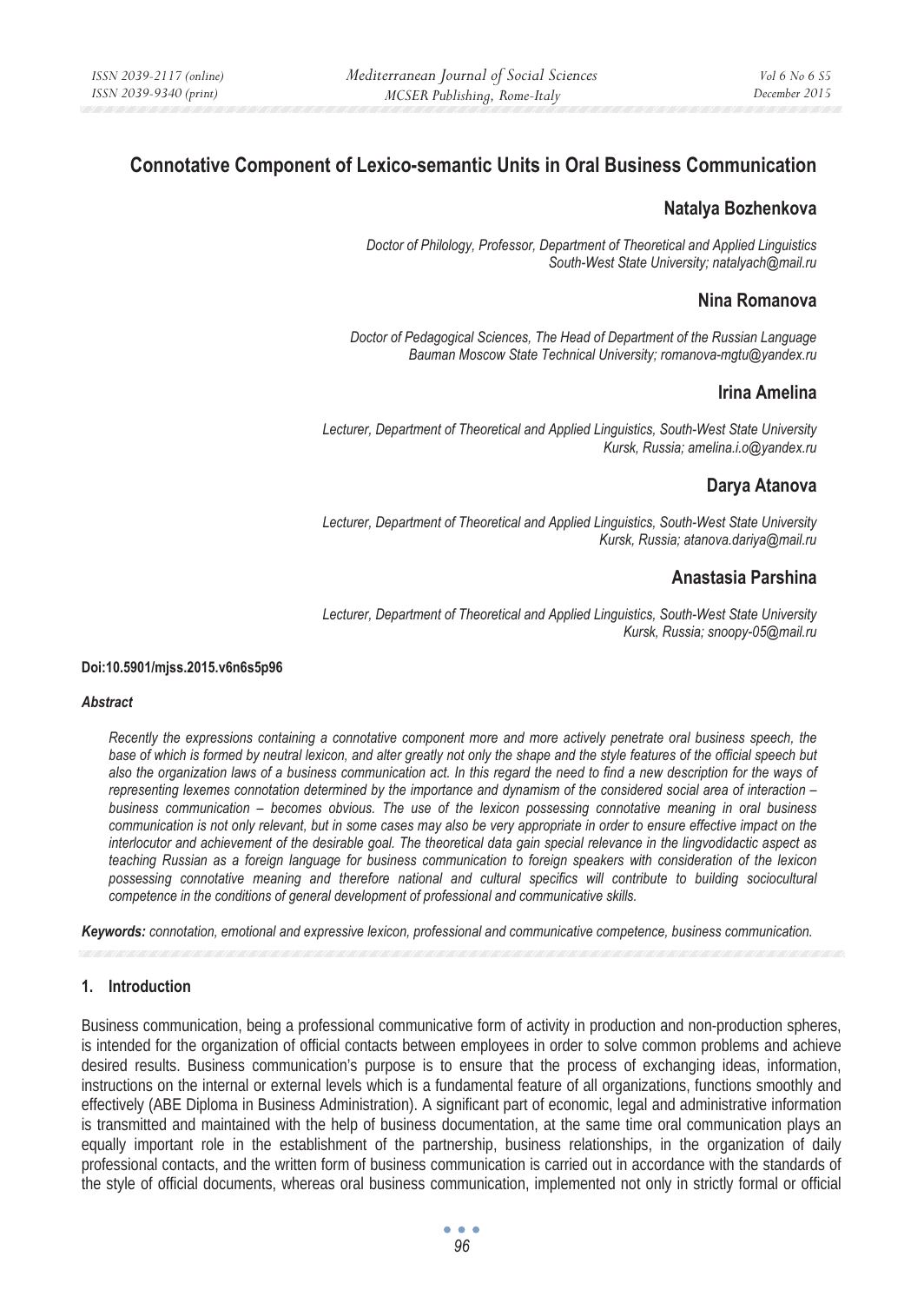(not recorded business communication in a working environment), but also informal (business communication in a nonworking environment) situations, allows to make use of colloquial and bookish elements of speech which possess a strong connotative meaning.

Recently the expressions containing a connotative component more and more actively penetrate oral business speech, the base of which is formed by neutral lexicon, and alter greatly not only the shape and the style features of the official speech but also the organization laws of a business communication act. In this regard the need to find a new description for the ways of representing lexemes connotation determined by the importance and dynamism of the considered social area of interaction – business communication – becomes obvious. Such theoretical data gain special relevance in the lingvodidactic aspect as teaching Russian as a foreign language for business communication to foreign speakers with consideration of the lexicon possessing connotative meaning and therefore national and cultural specifics will contribute to building sociocultural competence in the conditions of general development of professional and communicative skills.

### **2. Literature Review**

Many scientists (Ş. Cepik, E.I. Dibrova, O.I. Kourova, C.E.Osgood, G.J. Suci, P.H. Tannenbaum, L.O. Zaytseva) have dealt with the issues of identification of a connotative component of lexico-semantic units and in their works connotation is defined as an additional co-meaning containing substantive and / or stylistic (emotional, evaluative, expressive) constituents of the word meaning, that are generally accepted in the language (Dibrova, 2006, 184). The term is used to refer to the socio-cultural and 'personal' associations (ideological, emotional, etc.) of the sign that are typically related to the interpreter's class, age, gender, ethnicity and so on (Chandler, 2007, 138). To be more exact, connotation, conveying the attitude of the speaker to the signified object or phenomenon, is an emotional and evaluative component of the lexical meaning. According with the current research in the field of psychology, psycho- and sociolinguistics and other disciplines, "emotive function of the language manifests itself in various aspects and emotions permeate all aspects of human existence, all levels of the language, concluding special lingvocultural meanings" (Dinevich, Konshina 2013, p. 7): *pustjakovoe delo (child's play), zarjadit' cenu (to boost the price), uhodit s koles (sells out immediately),* etc. (All the examples here and henceforth are given in Russian with their translation into English. However, the English variant sometimes, unfortunately, loses the necessary connotative component.)

Describing connotation as a linguistic phenomenon some scientists speak about connotation *components* while the others characterize various *types* of connotations. Thus L.O. Zaytseva systematizing research data on the structure of connotation points out that four elements can be sorted out in the specified structure *–* emotive (emotional), evaluative, expressive and stylistic (Zaytseva, 2014, p. 532). Saban Cepik mentions that there are at least three types of connotation mentioned in linguistic literature: evaluative, power-solidarity and associative (metaphor) (Cepik, 2006, 144). O.I. Kourova, summarizing the researchers' points of view on the matter, comes to conclusion that scientists single out various types of connotations: emotional, evaluative, figurative and expressive; descriptive, intensive, evaluative, emotive. At the same time the author mentions that some authors dwell on the classification of connotation components and nominate emotional and evaluative, parametrical (includes intensity component), stylistic and cultural (these types of connotation components can be combined) constituents of connotation (Kourova, 2006, p. 69). What's more, some scientists speak about emotional connotation as a general term and its three underlying dimensions: Evaluation, Potency and Activity (Osgood, Suci & Tannenbaum, 1957, p. 50).

It should be noted that the differences in the metalanguage, the researchers use to describe connotation, don't disprove that the essence of the phenomenon is considered from the same side. In the conditions when a full agreement in the issue of connotation analysis hasn't been achieved yet each scientist as it is visible from the given classifications, adheres to his own terminology, however such specification isn't obligatory within oral business communication therefore, in accordance with E.I. Dibrova, we will speak about emotional, evaluative and expressive connotations (Dibrova, 2006, p. 188). Emotional connotation is connected with the expression of feelings, strong-willed motives, sensory or intellectual comparisons (*domishko – little house, spravochka – certificate*). Evaluative connotation establishes the value or the meaning of someone / something through approval or disapproval. It may carry connotation ranging from 'pleasant' to 'unpleasant' (Vacoch, Wurm, 1997, p. 341). Positive evaluation is passed through a positive emotion: affection, praise, admiration, approval, etc. (*ptichka – birdie, molodec – good fellow*). Negative evaluation is connected with negative emotions: condemnation, rejection, disapproval, contempt, irony, etc. (*komnatenka – cubby, gerojstvovat' – display heroism*). Expressive connotation suggests presenting information, "recycled" in the inner world of a person and bearing expressiveness of his perception of the world *– zaoblachnyj (transcendental), izjuminka (zest)*.

At the same time, according to the fair remark of L.O. Zaytseva, in many cases it is difficult to differentiate between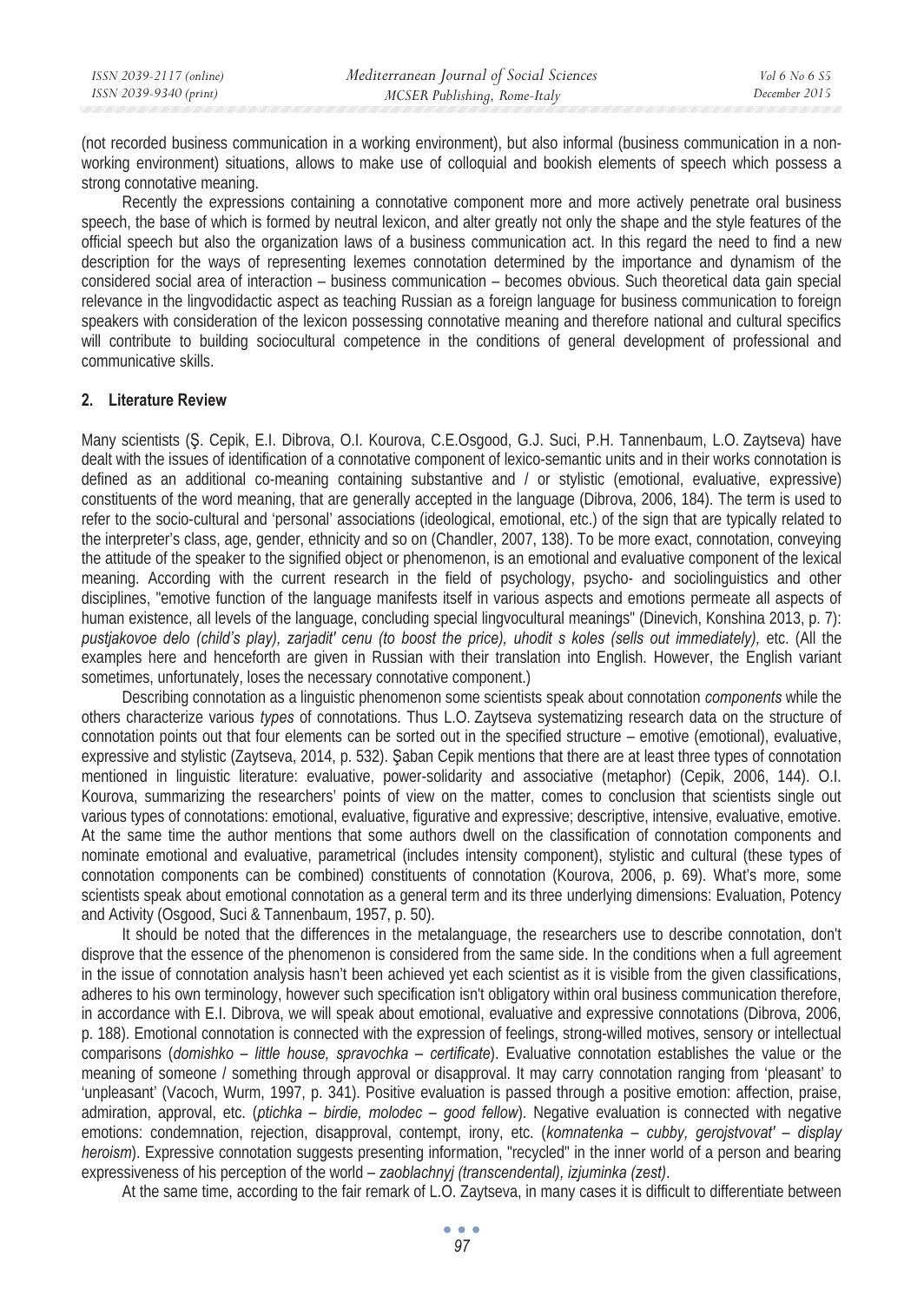evaluative and emotional components: emotional connotation implicitly gives evaluation due to the fact that "the existence of additional emotive features in semantics of the word presupposes that the process of nominating an object that receives a name, is assessed in terms of what emotions it can cause, what emotional impressions it can steadily be associated with" (Zaytseva, 2014, p. 532). Thus, it is possible to talk about integral emotional (emotive) and evaluative connotation.

In oral business communication a pronounced connotative component is contained in the semantic structure of emotionally coloured vocabulary, which may be regarded as a special category of the lexical structure of the language. It is usually high flown words (*otnyne (henceforth), prednachertanye (predestination), vozdvignut' (erect), vsepobezhdajushhij (all-conquering)*) or substandard, familiar vocabulary (*pichuga (birdie), orat' (yell), revet' (howl), vzbuchka (scolding)*) that have emotional and evaluative, expressive connotations. However, neutral words can become expressive as well in accordance with the context. This statement can also be applied to the terms: *Ja znaju kompaniju do molekul!* (*I know the company to bits (molecules)!*)

D.E. Rosenthal includes three groups of words in the structure of emotional and expressive lexicon:

1) words with a pronounced connotative meaning that are usually unambiguous, contain assessment of the facts, phenomena, features, give monosemantic assessment of people: *voodushevit' (to inspire), voshititel'nyj (delightful), derzanie (aspiration), neprevzojdennyj (unsurpassed), brjuzga (grumbler), dopotopnyj (antediluvian), napakostit' (to play a dirty trick), podhalim (the bootlicker), pustozvon (gas-bag), razgil'djaj (sloven);* 

2) polysemantic words, neutral in the basic meaning, that acquire qualitative and emotional nuance when used in a figurative sense: *trjapka (rag), tjufjak (lump), dub (blockhead), vorona (gaper), popugaj (parrot) (as a characteristic of a person);* 

3) words with suffixes of subjective evaluation, conveying various shades of feeling: *synochek (sonny), dochurka (daughter), solnyshko (sunny), akkuratnen'ko (neatly) – positive emotions; detina (big fellow), kazenshhina (bureaucratic approach)* – negative emotions (Rosenthal, 2010, p. 100).

Phraseological units can be undoubtedly considered as emotional and expressive lexicon in view of the fact that the set of words in their structure can be reduced to one word and render an integral meaning. The use of idioms is calculated on creating an image in the consciousness of the interlocutor and by that on the appeal to his emotional sphere. Besides they possess vivid national and cultural colouring and that is especially important when using the research data in the course of teaching Russian as a foreign language to form sociolinguistic and sociocultural competence as components of the overall professional communicative competence of students. By the way, it is exactly cultural connotations of the words that are stated among three main areas (others are conventional behavior in common situations and the ways language and social variables interact) that can help to improve communicative competence (Csajbok-Twerefou, 2010, p. 208). Teaching Russian as a foreign language is conducted in a language foreign to the students, their training is carried out in a new sociocultural and ethnic environment. In this regard, the educational role of the language as a cultural phenomenon, which makes it possible for foreigners to understand Russian national system of values, improve social competence and adapt their communication strategies to interact with representatives of various ethnic and cultural groups, is constantly increasing.

### **3. Purpose, Materials and Methodology**

In this paper we concentrate on the use of lexico-semantic units with connotative component in oral business communication and analyze their role in this process. Understanding of the ways to apply such verbal means of the language in business conversation contributes to the development of professional communicative competence of the students of economic specialties: this knowledge helps them to avoid discrepancies in communication between the participants of the communicative act that due to inadequate perception of information may result in negative consequences like terminating all the business relationships between the partners.

Since we plan to employ the findings of our work in teaching the methods of business communication to students within the course "Russian as a foreign language" in the first years of undergraduate (bachelor / specialist) programme (1st – 2nd years) the fragments of Soviet and Russian movies and TV series ("Luck Is More Important", "Office Romance", "Office Romance. Our Time", "Daddy for Sofia", "Peter The Perfect "," All for You"," Next-2 ","The Three Semi-Graces") were chosen as the materials for our research being among the most effective teaching aids.

The study uses observational research method aimed to identify the lexicon possessing connotative meaning in the oral business communication and determine its function.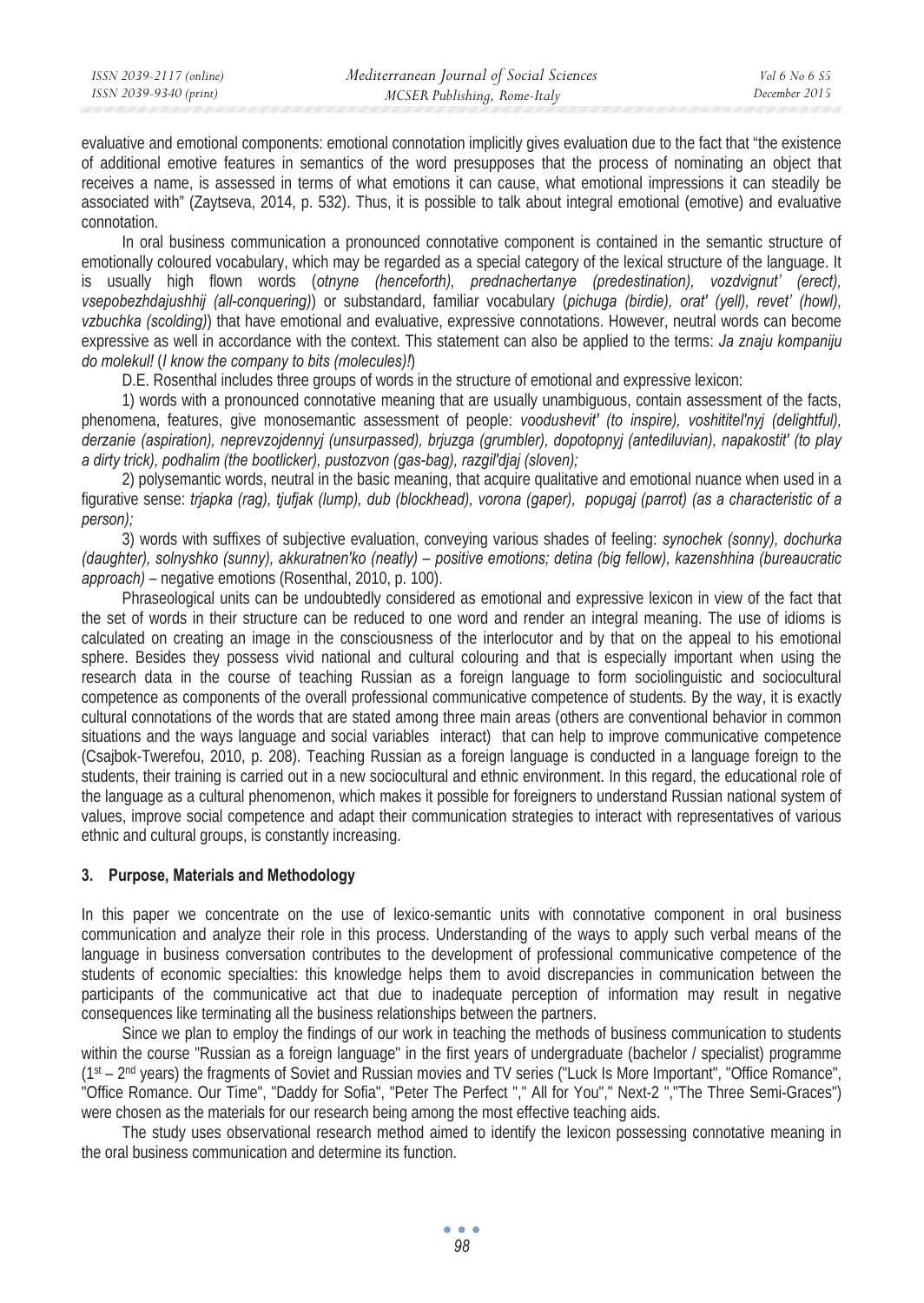### **4. Connotations within Oral Business Communication**

Verbal communication in the field of business can't be divided from the emotional sphere of the people involved in the conversation and we can state that all the groups of emotional and expressive lexicon are represented in modern oral business communication. This type of communication is always focused on the result, the impact on the interlocutor, achievement of a certain purpose therefore the choice of lexical means to express the content of the speech is an important part in its organization.

Without any doubt, conventional norms of businessmen's speech etiquette set certain limits on the use of verbal means of the language but, anyhow, the oral form of business communication owing to such characteristics as spontaneity to some extent, as well as simplified nature in the construction of the statements to ensure the availability of information, allows involvement of colloquial and bookish phrases that in most cases possess emotive, evaluative, expressive components, this usage does not prevent, but on the contrary contributes to obtaining the desired result of the conversation, to solving some existing problems.

Analyzing the role of the lexicon possessing connotative meaning in the oral business communication we may single out its following functions:

- 1) contact establishment;
- 2) influence for the purpose of persuasion (with possible displaying of the status);
- 3) influence for the purpose of receiving reaction.

To identify and illustrate these functions of the lexicon possessing connotative meaning in oral business communication we will employ the materials of Soviet and Russian movies and TV series stated above. It should be noted that all groups of emotional and expressive lexicon are presented in the chosen video fragments:

- 1) words with a pronounced connotative meaning: *golubushka (my dear), unichtozhit' (to destroy), kapriznichat' (to be capricious);*
- 2) polysemantic words, neutral in the basic meaning, that acquire qualitative and emotional nuance when used in a figurative sense: *molodaja porosl' (young growth), trjapka (rag), hromat' (limp), horonit' (bury), prosochit'sja (leak), smyvat' (flush);*
- 3) words with suffixes of subjective evaluation, conveying various shades of feeling: *spravochka (certificate);*
- 4) phraseological units: *sluzhit' veroj i pravdoj (to serve with good faith and fidelity), rabotat' kak loshad' (to work like a horse), okazat'sja u razbitogo koryta (be no better off than before), kto v dome hozjain (who wears the breeches), proshu ljubit' i zhalovat' (please make him/ her feel welcome), nabivat' sebe cenu (play hard to get), sgushhat' kraski (lay it on thick), bumaga ne krasneet (paper doesn't blush).*

The function of contact establishment provides a necessary atmosphere for conversation, is aimed to win your partners favour, get him to be friendly with you, prepare him for the future collaboration and often finds reflection in addressing a person:

- *O, nasha molodaja porosl', Varvara Kulikova. Kak nastroenie? («Papa dlja Sofii»)*
- *Oh, our young growth, Varvara Kulikova. How do you feel? ("Daddy for Sophia")*

*- Oj, Kulikova, kakaja ty vsjo-taki ne pozitivnaja! Ja ne rugat' tebja priglasil, a naoborot... Zagranpasport u tebja est'? («Papa dlja Sofii»)* 

- Oh, Kulikova, how pessimistic you are! I don't want to scold you, it's vice versa ... Do you have an international *passport? ("Daddy for Sophia")* 

*- Olesja Vitol'evna, rad Vas videt', prohodite, sadites', golubushka. Kak dela? («Tri polugracii»)* 

*- Olesya Vitolyevna, I am glad you to see, come in, sit down, my dear. How are you? ("Three Semi-Graces")* 

The function of influence for the purpose of persuasion is activated when the speaker uses emotional and expressive lexicon to state his point of view, describe a certain state of affairs and wants his interlocutor to agree with him, hold the same opinion. This function may add display of the status to the purpose of persuasion which manifests itself in pointing out the superiority - intellectual, social, etc .:

*- I pochemu prekratili sotrudnichestvo s predydushhim partnjorom? Naskol'ko ja ponimaju, on sluzhil nam veroj i pravdoj. Tri s polovinoj goda, i uslovija byli ochen' vygodnymi. («Petja Velikolepnyj»).* 

*- Why did we stop to cooperate with the previous partner? As far as I understand, it served us with good faith and fidelity. For three and a half years, and the conditions were very favorable. ("Peter The Perfect")* 

*- Ja hochu, chtoby Vy podgotovili prezentaciju nashego agentstva.* 

*- Prezentacii - jeto moj konek. («Sluzhebnyj roman. Nashe vremja»)* 

*- I want you to prepare a presentation of our agency.*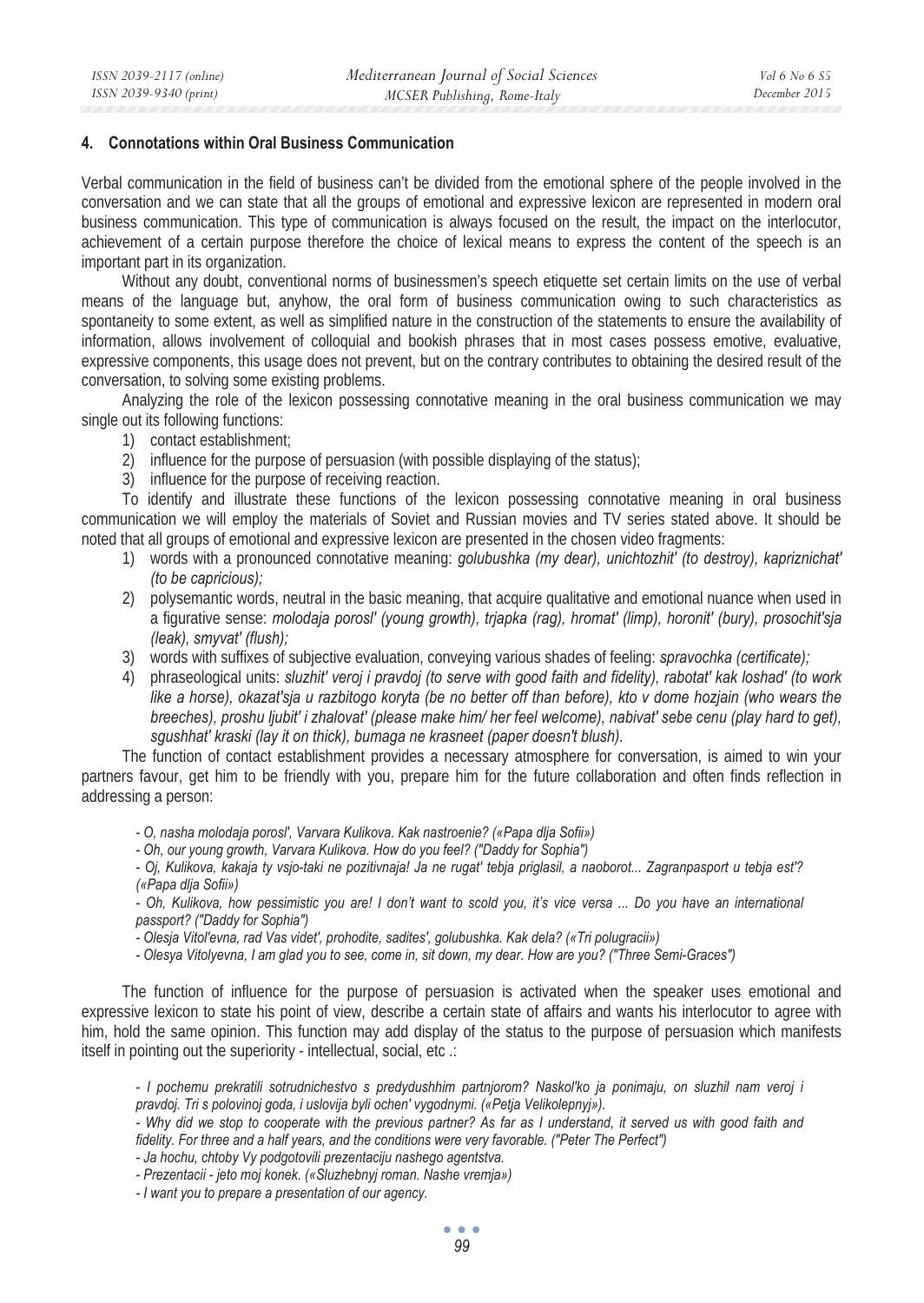*- Presentations are my strong point. ("Office Romance. Our Time")* 

*- I, tem ne menee, ja uveren, chto jetot tvoj genial'nyj plan dovedjot nashu firmu do razbitogo koryta. («Ne rodis' krasivoj»)* 

*- And nevertheless I am sure that with this brilliant plan of yours our company will be no better off than before. ("Luck Is More Important")* 

*- Da, i po povodu arhitekturnogo reshenija, chestno govorja, ja zhdal ot vas bol'shego. Ja tozhe umeju kapriznichat'. («Vsjo radi tebja»)* 

*- Oh, and about the architectural solutions, to be honest, I expected more of you. I can be capricious as well. ("All for You")* 

*When the function of influence for the purpose of receiving reaction is carried out, unlike the function of influence for the purpose of persuasion, the choice of emotional and expressive lexicon is directed on regulating interlocutor's behavior, getting results in the form of any activity:* 

*- Znachit, ja Vas kak svoego zamestitelja proshu obratit' osoboe vnimanie na disciplinu. Disciplina, k sozhaleniju, u nas hromaet. («Sluzhebnyj roman»)* 

*- So, I ask you as my deputy to pay special attention to the discipline. Discipline, unfortunately, leaves much to be desired. ("Office Romance")* 

*- Ne nado konkretizirovat', ty luchshe zvoni svoemu brokeru, puskaj konchaet smyvat' imperiju po kusochkam. («Nekst-2»)* 

*- Don't concretize, you'd better call your broker and make him stop flushing the empire down the drain. ("Next-2")* 

*- Pishite, pishite, pishite, pishite! Bumaga ne krasneet! Pishite! («Sluzhebnyj roman»)* 

*- Please, do write! Paper does not blush! Write now, will you? ("Office Romance")* 

# **5. Conclusion**

Thus, the use of the lexicon possessing connotative meaning in oral business communication is not only relevant, but in some cases may also be very appropriate in order to ensure effective impact on the interlocutor and achievement of the desirable goal. Thematically topical materials applied for teaching foreign languages in the system of higher professional education intensify development of professional and communicative competence of a future specialist (Romanova & Amelina, 2015, 29), formation of professional language personality of an expert capable to solve constructively problems of intercultural business interaction. They reflect the characteristics of lingvocommunication in a particular social sphere, as well as motivate to a deeper comprehension of the cultural specifics of Russian lingvosociety that makes it easier and faster to adapt to new sociocultural conditions. Thanks to such 'immersion' into the realities of a foreign language environment, which is supported by the visual and audial reception, as well as emotional and evaluative perception, multicultural competence of a specialist is formed and that is extremely important for ensuring effective professional and business interaction between the representatives of different lingvosocieties and strengthening integration processes of the modern world.

### **References**

- ABE Diploma in Business Administration. Study Manual. Business communication. [Online] Available: http://www.pc-freak.net /international\_university\_college\_files/Business%20Communication.pdf (Not dated)
- Cepik, S (2006) Positive Neutral Negative evaluation in connotation. IBSU International Refereed Multi-diciplinary Scientific Journal, 1, 144 – 147.

Chandler, D. (2007) Semiotics: The Basics. (2nd ed.). London and New York: Routledge. Taylor & Francis Group.

Csajbok-Twerefou, I. (2010) Language Etiquette and Culture in Teaching of Foreign Languages. Practice and Theory in Systems of Education, Vol. 5, 205 – 218.

Dibrova, E.I., Ed. (2006) Sovremennyj russkij jazyk: Teorija. Analiz jazykovyh edinic [Modern Russian: Theory. The analysis of language units]. Part 1. Moskva: «Akademija».

Dinevich, I.A., Konshina, E.E. (2013). Ob osobennostjah upotreblenija jemotivnyh edinic v russkom i anglijskom jazykah [Peculiarities of the use of emotive words in the Russian and the English languages]. Izvestija JuZGU. Serija: Lingvistika i pedagogika, 1, 7-12.

Kourova, O.I. (2006) Konnotacija kak sposob hranenija kul'turnoj informacii [Connotation as a way to store cultural information]. Vestnik Severnogo (Arkticheskogo) federal'nogo universiteta. Serija: Gumanitarnye i social'nye nauki, 1, 68 – 73.

Osgood, C.E., Suci, G.J. & Tannenbaum, P.H.(1957) The measurement of meaning. Urbana, IL: University of Illinois Press.

Romanova, N.N., Amelina, I.O. (2015) Opyt obuchenija studentov-jekonomistov delovoj kommunikacii v processe prepodavanija RKI s audiovizual'nym soprovozhdeniem [The experience of teaching business communication to students of economic specialties within the course of Russian as a foreign language with the help of audiovisual aids]. Materiali za 11-a mezhdunarodna nauchna praktichna konferencija, «Novini na nauchnija progres». Tom 4. Pedagogicheski nauki. Fizicheska kultura i sport. Sofia: «Bjal Grad-BG» OOD. 22 – 30.